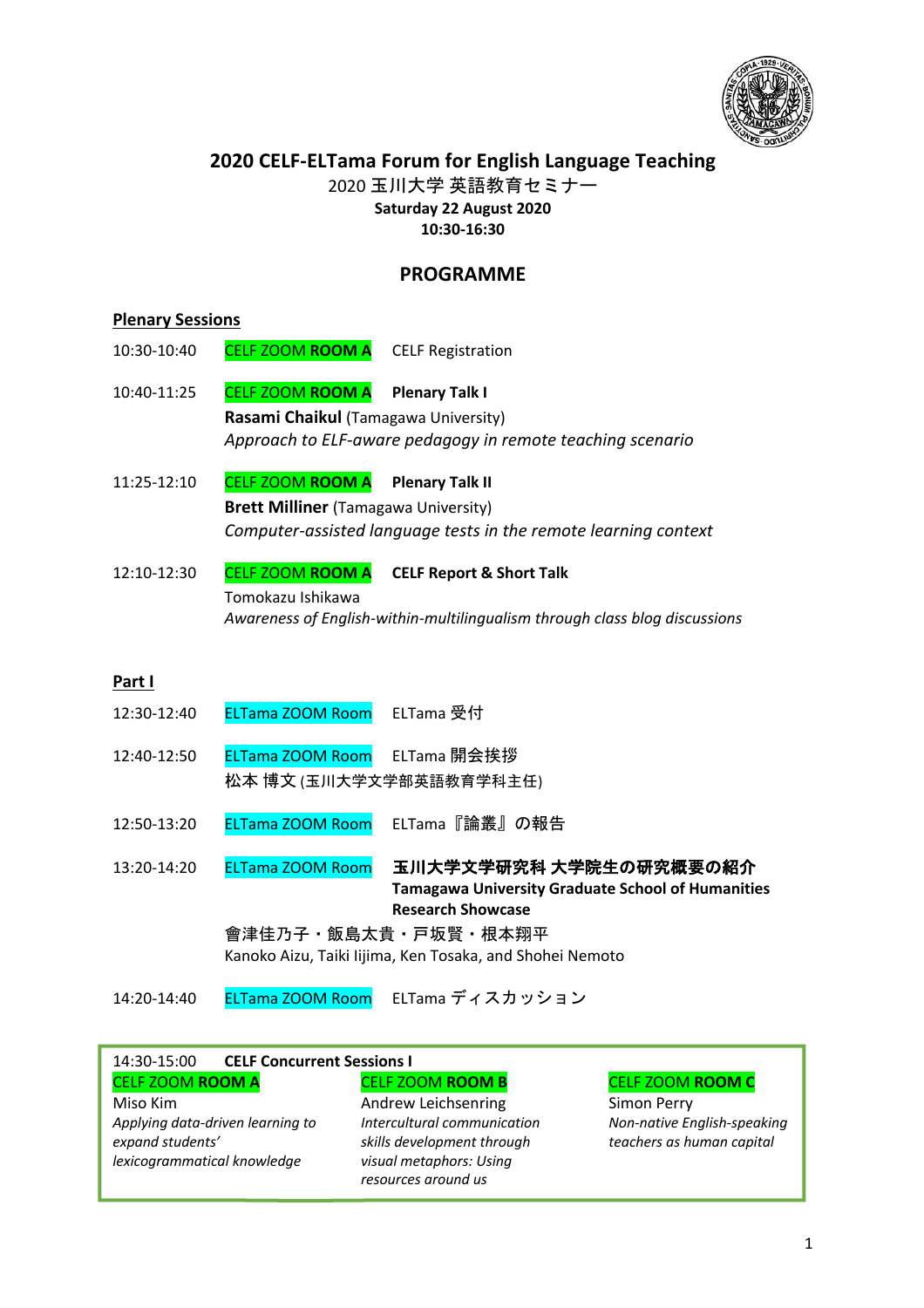

# **Part II**

15:00-16:00 ELTama ZOOM Room ELTama 授業の実際 小・中・高の話題提供 上原 悠莉 (横浜市立本郷台小学校教諭) 大森 雅貴 (相模原市立中央中学校教諭) 藤村 啓真 (神奈川県立有馬高等学校教諭)

# 15:00-15:30 **CELF Concurrent Sessions II**

CELF ZOOM **ROOM A** Peter Joun *Flipping a switch in the basement: Explicating the role of discourse flow in the ELF classroom*

# CELF ZOOM **ROOM B**

Drew Larson *An examination of speaking assessment in the ELF classroom*

# CELF ZOOM **ROOM C**

Richard Marsh *Survey Monkey: The perfect springboard to an effective learner-centered process writing assessment*

## 15:30-16:00 **CELF Concurrent Sessions III** CELF ZOOM **ROOM A** Blair Barr *Co-constructing a video quiz library with students*

# CELF ZOOM **ROOM B**

Tony Cole *Question formation in the context of ELF*

# CELF ZOOM **ROOM C**

Brent Rexroad *Talk-for-writing as an ELF education strategy*

# **Part III**

16:00-16:20 ELTama ZOOM Room ブレークアウトルーム 「online 教育と学校教育」 高橋 旭人 (横浜市立泉が丘中学校教諭)

| 16:00-16:20                  | 'Breakout-Room' Discussions |                                  |                          |
|------------------------------|-----------------------------|----------------------------------|--------------------------|
| CELF ZOOM ROOM A             |                             | <b>CELF ZOOM ROOM B</b>          | <b>CELF ZOOM ROOM C</b>  |
| Discussion: Online resources |                             | Discussion: Classroom activities | Discussion: Practitioner |
|                              |                             |                                  | research                 |

# 16:20-16:25 ELTama ZOOM Room ELTama 連絡・引き継ぎ等

16:25-16:30 **ELTama ZOOM Room** 閉会挨拶 / Closing Address 小田 眞幸 (玉川大学文学研究科長) Prof. Masaki Oda (Dean, Graduate School of Humanities; Founding Director of CELF)

Center for English as a Lingua Franca (CELF) 玉川大学英語教育研究会 Tamagawa University **ELTAMA TO ACCONTENT TO A THILLET** ELTama 事務局 Email: celfforum@tamagawa.ac.jp Email:eltama\_jimukyoku@tamagawa.ac.jp

URL: http://www.tamagawa.ac.jp/celf/ URL: https://www.tamagawa.jp/graduate/humanities/eltama/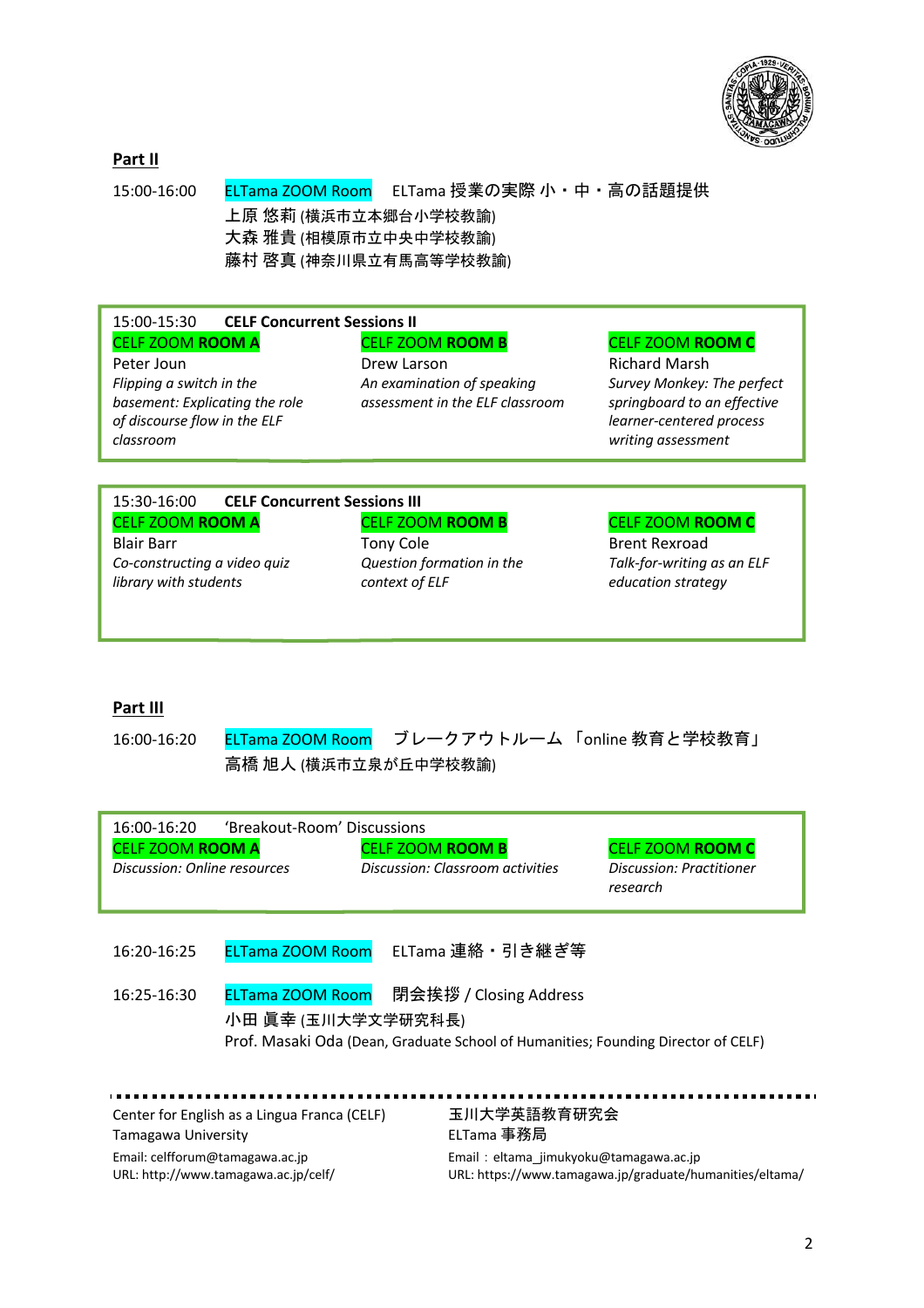

# **ABSTRACTS**

# **Plenary Talk I (10:40-11:25)**

# CELF ZOOM **ROOM A**

# **Approach to ELF-aware pedagogy in remote teaching scenario** Rasami Chaikul (Tamagawa University)



As English as a Lingua Franca (ELF) reflects the authentic use of English in a global context, the study of pedagogical applications of ELF-awareness to classroom teaching and learning is becoming increasingly relevant, particularly in ELT contexts (Kohn, 2015; Hino & Oda, 2015; Suzuki, Liu, & Yu, 2018; Ishikawa, 2019). As a result of the COVID-19 pandemic, teachers now have to handle a shift from classroom teaching to emergency remote teaching (ERT). Consequently, a discussion of how to apply ELF-aware pedagogy to remote teaching scenarios is needed. Two key questions are: 1) How can we best incorporate ELF-aware pedagogy into remote teaching? and 2) What are the students' perspectives on those ELF-aware classes? This presentation will discuss the feasibility of employing ELF-aware pedagogy and of incorporating it into online classes and illustrate students' perspectives on effective exposure to ELF in such classes. The findings from three sets of class reflections from 20 Japanese first-year university students reflect not only their ELF-awareness but also reveal the formulation of their intercultural competence. The presentation will conclude with a discussion of the limitations of this approach followed by suggestions for its future classroom application.

## *Keywords: ELF-aware pedagogy, English as a Lingua Franca (ELF), remote teaching*

**Rasami Chaikul** has been teaching English in Japanese universities since 2004 and is currently an Assistant Professor in the Center for English as a Lingua Franca, Tamagawa University. Her research interests include English as a Lingua Franca (ELF), language policy, critical pedagogy, and sociolinguistics. She is currently working with her colleagues on a four-year research project on teaching and assessing communication strategies, supported by the Japan Society for the Promotion of Science (JSPS) Grant-in-Aid for Scientific Research (C) (no. 18K00753).

# **Plenary Talk II (11:25-12:10)**

## CELF ZOOM **ROOM A**

**Computer-assisted language tests in the remote learning context** Brett Milliner (Tamagawa University)



In this talk, I want to encourage English teachers to develop their use of computer-assisted language tests. In addition to previewing a variety of computer-assisted tests, I will report on a survey of 304 university students who undertook a series of computer-assisted tests for formative assessment in their English language courses (Milliner & Barr, 2020). In this study, we discovered that students overwhelmingly (77.7%) preferred computer-assisted tests (as opposed to paper-based tests or textbook homework). Students generally liked to retake tests for revision purposes, and we accrued several practical insights into how language learners interpreted and acted upon the automated feedback they received. The final stages of the talk will diverge from the subject of testing to discuss the role "clickers" or "audience response systems" can play in remote classes.

*Keywords: computer-assisted testing, online testing, clickers, audience response systems*

**Brett Milliner** has been teaching English in Japanese universities since 2005 and is currently an Associate Professor in the Center for English as a Lingua Franca, Tamagawa University. His research interests include computer-assisted language learning (CALL) and L2 listening. His recent publications include Explicit Listening Strategy Training for ELF Learners (with Dimoski, 2019), Digital Literacies and Study Abroad (with Cote, 2019), and a chapter titled, Computer-Assisted Language Testing and Learner Behaviour (with Barr, 2020), in a new book, *Technology and the Psychology of Second-Language Learners*.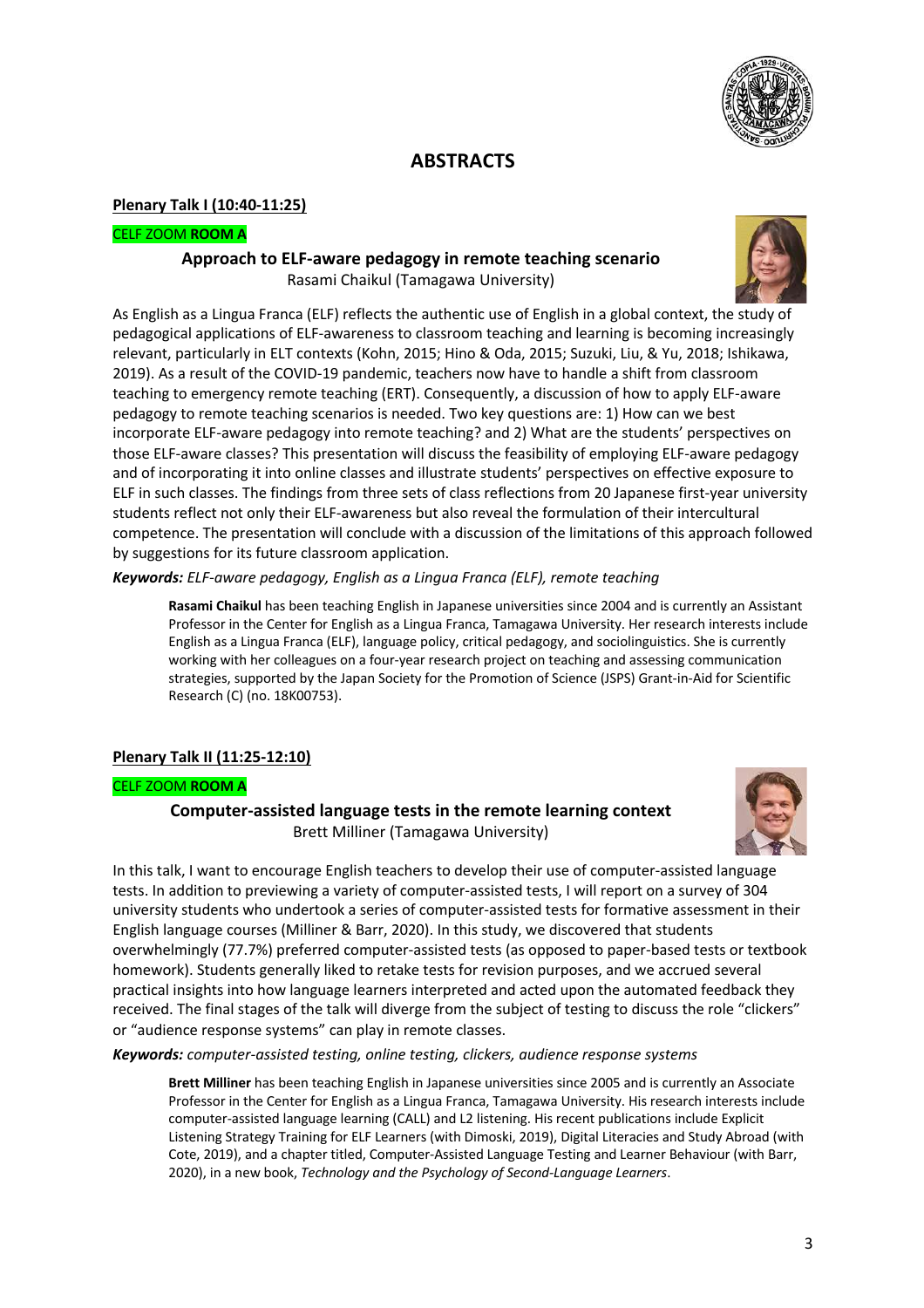

# **CELF Report & Short Talk (12:10-12:30)**

#### CELF ZOOM **ROOM A**

#### **Awareness of English-within-multilingualism through class blog discussions** Tomokazu Ishikawa

ELF research has focused on the first "two 'natural' loci of language" (Risager, 2006: 74) out of the three (e.g., Mauranen, 2012): (1) linguistic resources at the cognitive level, (2) linguistic practices at the interactional level, and (3) linguistic constructs at the ideological level. In a society, like Japan, where the monolingual Standard English ideology circulates so pervasively (e.g., Houghton & Rivers, 2013), it requires pedagogic intervention to bridge between ideological monolingualism and multilingual reality to prepare students for today's mobility. Drawing on a currently prominent notion in the field of ELF (i.e. English as a multilingua franca or EMF) which observes multilingual influences and practices as immanent in all global communication (Jenkins, 2015), this presentation illustrates how online ELF Blog discussion activities in our ELF classes may facilitate students' EMF awareness (Ishikawa, 2020). EMF awareness has two principles: (1) to provide students with experiences of EMF scenarios, and (2) to encourage their critical thinking about language and culture in reference to their experiences and in reference to published research. Certainly, it is difficult to implement the first principle when all students share their mother tongue as in most of our ELF classes. Even so, the presenter discusses the potential of the second principle, along with a number of limitations evidenced in some student groups. In particular, he highlights how class blog discussions open students' eyes to the existence of global networks, and encourage them to engage in the networks more actively.

*Keywords: ELF, English as a multilingua franca (EMF), EMF awareness, English language teaching (ELT)*

#### **CELF Concurrent Sessions I (14:30-15:00)**

#### CELF ZOOM **ROOM A**

#### **Applying data-driven learning to expand students' lexicogrammatical knowledge** Miso Kim

In this interactive presentation, I introduce how to use corpus-based tools to expand students' lexicogrammatical knowledge and practice using the tools with the audience. The presentation is based on data-driven learning (DDL), which prompts students to perform linguistic analysis and discover patterns inductively (Johns, 1991). The corpus-based tools consist of English texts crawled from webpages or articles around the world, except Corpus of Contemporary American English (COCA). I present the tools for facilitating students' lexicogrammar development, and discuss practical ways to guide students to find linguistic patterns and apply them in English speaking and writing activities.

The corpus-based tools could be effective for these purposes: (a) expanding students' knowledge on connotation, collocation, and usages of a word, (b) trying out synonyms or n-grams to increase their productive vocabulary knowledge, (c) raising their awareness on varieties of English, and (d) helping students to choose appropriate words for the context.

For (a) and (b), I introduce Sketch Engine for Language Learning (SkELL), Corpus of Contemporary American English (COCA), and WordandPhrase.info (based on COCA). Students can play with the resources to find synonyms, collocations, frequency counts, contexts, n-grams, and affixes, and practice applying the vocabulary-related knowledge during speaking and writing activities. For (c), I suggest using Corpus of Global Web-Based English (GloWbE) to make instant comparisons across varieties of English and use the search results for classroom activities. For (d), I demonstrate WriteBetter, which could be used for advancedintermediate learners to make data-informed decision on choosing appropriate words for their sentences. *Keywords: data-driven learning, corpus, online resources, lexicogrammar, academic writing*

#### CELF ZOOM **ROOM B**

#### **Intercultural communication skills development through visual metaphors: Using resources around us** Andrew Leichsenring

In this presentation, I will explore the use of visual metaphors for the development language learners' intercultural communication skills. Often in areas proximate to a classroom or nearby on a university campus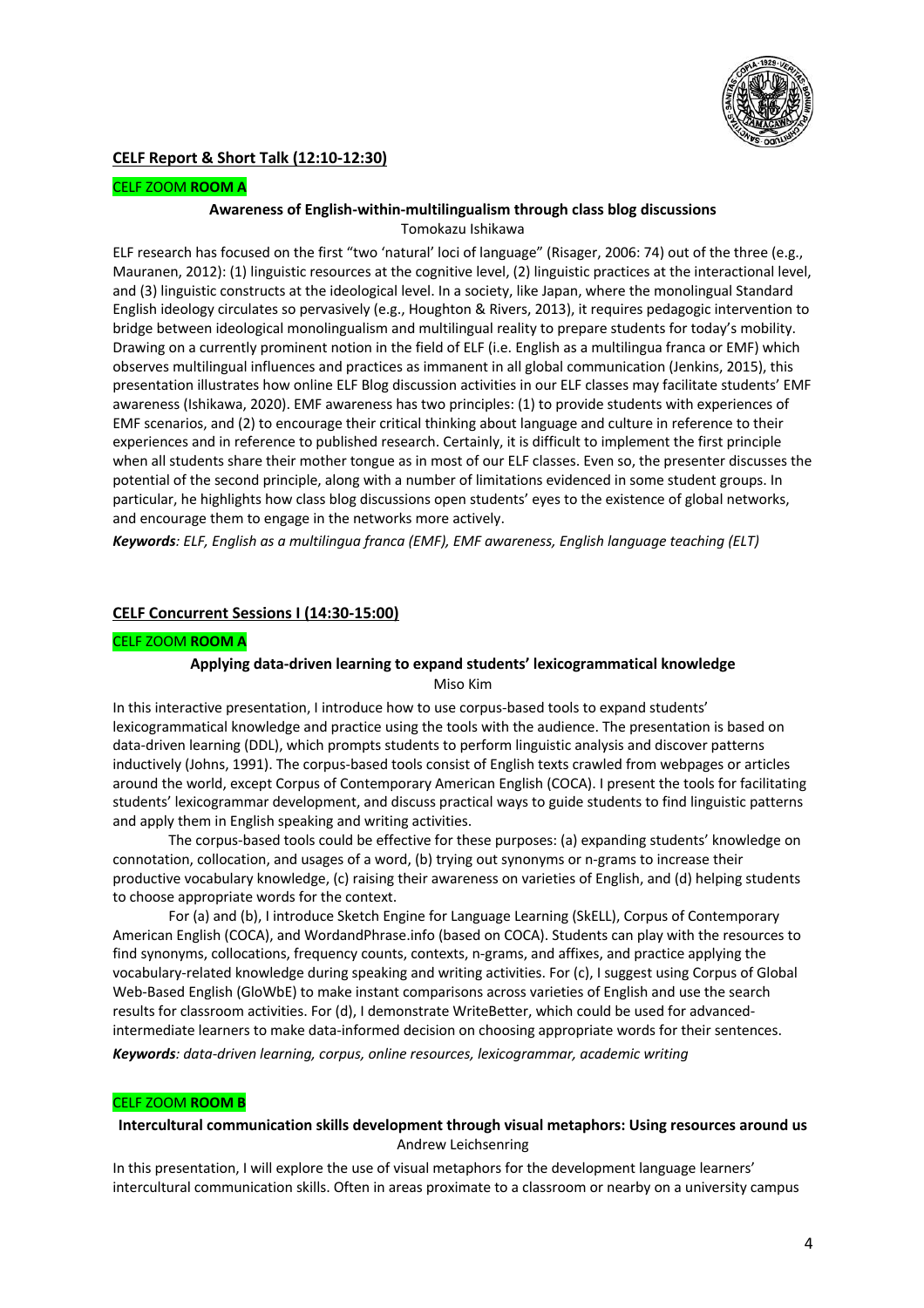

we can find various cultural artefacts such as signs and symbols that teachers can introduce into classroom learning activities. Such cultural artefacts can be used for the purposes of enhancing language learners' use of language and developing their intercultural communication skills. In particular, we will explore the varied cultural artefacts that exist in the ELF Study Hall 2015 building on the campus of Tamagawa University and how these artefacts can be utilized as cultural tools and visual metaphors for the application of intercultural communication focused language learning activities. I will also introduce examples of cultural artefacts around people's local environments that can be similarly used for the same purposes. These examples provide a foundation for the design and implementation of activities whereby language learners can engage in meaning making with others through collaborative learning activities and construct their own knowledge from sociocultural symbols.

*Keywords:* collaborative learning, cultural artefacts, cultural tools, intercultural communication skills, sociocultural learning, visual metaphors

#### CELF ZOOM **ROOM C**

#### **Non-native English-speaking teachers as human capital** Simon Perry

Within ELT the influence of neoliberalism can be observed by a drive to create an atmosphere of competition that individualizes practitioners and benefits those originating from the socio-economic west. The hypothesis of my paper is that this drive can be inverted through the acceptance of the elements of competition that are apparently dictated by the market. This concept is inspired by Michel Feher's call to define neoliberalism from within by embracing self-appraisal and human capital accumulation in order to obtain sufficient credit and value that raises the legitimacy of peripheral groups, such as non-native English-speaking teachers (NNESTs), within the market.

All human activity has become economized therefore it is purely based upon the appreciation of its own capital and subsequent income. The neoliberal homo economicus is now its own enterprise, Foucault's 'entrepreneur of the self', who competes and invests in their own capital to maximize their income and psychological appreciation. The linguistic pluralism that defines NNESTs is an asset that enhances their human capital and should be activated in the form of self-appreciation and economic potential, therefore defying the forces of neoliberalism that have been set to work against them. I will look at English as a lingua franca (ELF) and translanguaging as two pedagogic solutions that enable NNESTs to accept Feher's call to use their human capital to defy neoliberal policies set to impede their enfranchisement. My focus on ELF is as a real-world multilingual resource with dynamic repertoires and translanguaging as a chance to incorporate a more heterogeneous system of English use, whilst vacillating between language systems with a focus on discourse issues based on various situational contexts.

*Keywords: English as a lingua franca, neoliberalism, NNEST, human capital, translanguaging.*

#### **CELF Concurrent Sessions II (15:00-15:30)**

#### CELF ZOOM **ROOM A**

#### **Flipping a switch in the basement: Explicating the role of discourse flow in the ELF classroom** Peter Joun

Despite considerable investments of time and money, the practical results of English education in Japan regarding fluency are arguably rather poor, as Japan's English skill level has fallen "below the world average" and was placed "in the 'low' category, which is the second-to-bottom group, alongside Russia, Vietnam and Iran" (Japan Times, Nov. 9, 2019). One of the factors affecting the development of Japanese learners' English ability may be the disconnect between the discursive flows circulating in the classroom. Although the majority of EFL research and classroom practice appears to focus on linguistic flow, scholars such as Risager (2006) have affirmed the need for an intertextual perspective, in which one is cognizant that there is always a meeting between a linguistic and a discursive flow within each classroom transaction between the instructor and students. As Japanese students may not always overtly express what aspects of an instructors' approach may hinder their interest or motivation, it is more clearly the instructors' responsibility to investigate what aspects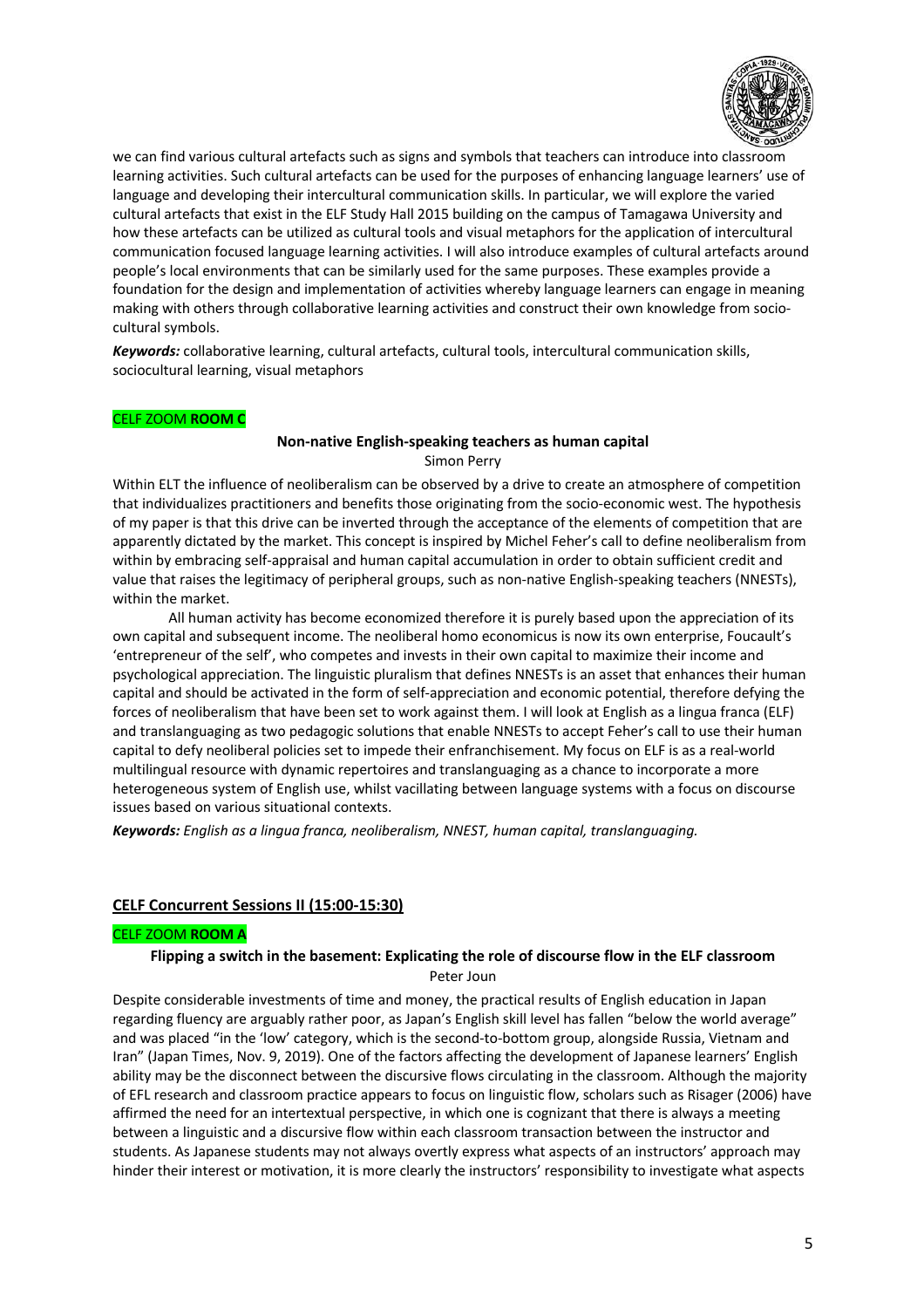

of the subjective construct of reality which they bring with them into the classroom that may be problematic, especially in cases where the majority of a given class' students are well-grounded in productive study habits and attitudes. This presentation will attempt to identify areas in the discursive flow that may lead to the creation of a gap between non-Japanese instructors and Japanese students which ultimately may compromise learner motivation.

*Keywords: languaculture, critical discourse analysis, linguistic flow, intertextual perspective, cultural context*

#### CELF ZOOM **ROOM B**

# **An examination of speaking assessment in the ELF Classroom**

Drew Larson

In his book *Techniques in testing*, Harold Madsen notes, "The testing of speaking is widely regarded as the most challenging of all language tests to prepare, administer and score". Traditional assessment methods (e.g. class presentations and mid-terms and final exams) are not only frequently accompanied by problematic issues like procrastination, cramming information into short-term memory, and increased levels of stress that may inhibit fluency, they also often have difficulty replicating the primary environment in which language skills are most commonly used, daily communication.

English as a Lingua Franca instructors should prepare students to functionally communicate in a way that instills fluency and inspires communicative competence while upholding the position that these objectives take precedence over accuracy in assessment procedures so as to infuse self-confidence into students' speaking abilities.

In lieu of standard examination models, an alternative assessment method is presented that is based upon daily classwork serving as the foundation of the speaking component of the students' final grades. This approach uses continual 'microtesting' to gauge student proficiency and effort.

The presentation will explore how teachers can establish a microtesting practice in their classroom, including examples of activities and speaking exercises that can be utilized, guidelines for preparing learners for the goals and expectations associated with an assessment process that is likely different from ones they have been exposed to in the past, and various tips for handling the practical aspects of incorporating this new assessment strategy with attention paid to the recent development of remote learning.

*Keywords: speaking activities, prioritizing communicative competence, speaking assessment, microtesting*

#### CELF ZOOM **ROOM C**

#### **Survey Monkey: The perfect springboard to an effective learner-centered process writing assessment**  Richard Marsh

This presentation will outline the numerous benefits of using Survey Monkey (www.surveymonkey.com) as a means to gather information which can be used as a basis to write an essay suitable for assessment. Learners choose a topic and write up to 10 questions to distribute among the class, other similar level classes, and their friends and family. In this sense it is learner-centered as the topics and ideas emerge from the learners themselves. This results in a great diversity of themes where the author of the questionnaire will often be surprised to find an unexpected plurality of opinion present in their respondents. The class will also get the chance to improve their computer literacy skills and get to know their peers better through designing their survey online and answering their classmates' questionnaires. This research essay is perfectly compatible with teaching and assessing a process approach to writing. It encourages a wider breadth of vision and a more explicit awareness of the different stages of the writing process. As the more the student connects how their choice of topic, question design, quality of analysis and planning all contribute to make the final piece of writing, the better their essay will be. As we teach in higher education I feel it is all the more important that our teaching practice encourages criticality. This Survey Monkey process writing task encourages the ability of the learners to reflect on the interesting and unexpected information which emerged through the collection of their data, as well as questions that could have generated better answers and stages of the writing process which could be improved in the future.

*Keywords: Survey Monkey, learner-centered, process writing assessment, motivation*